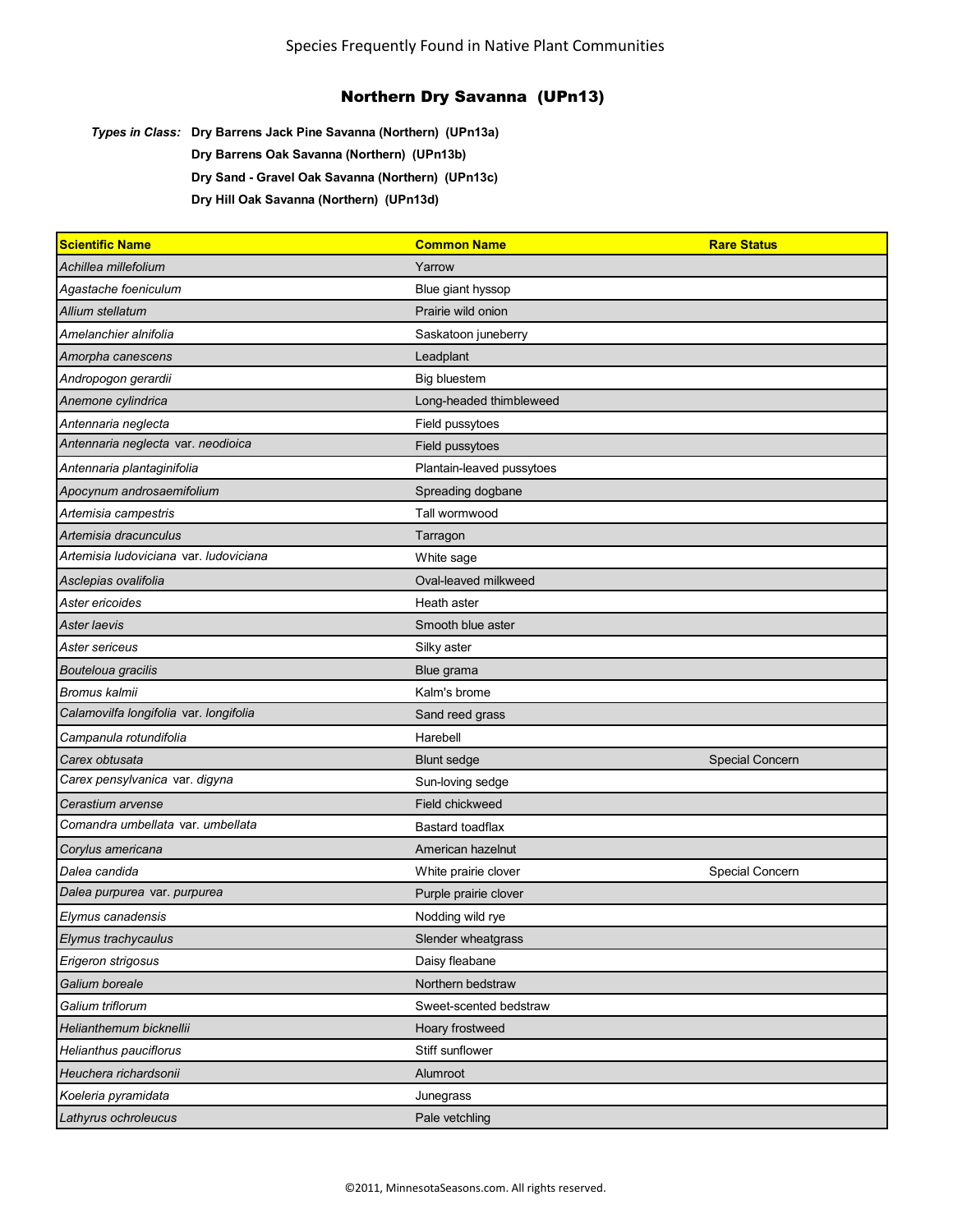| Liatris aspera                         | Rough blazing star          |
|----------------------------------------|-----------------------------|
| Lithospermum canescens                 | Hoary puccoon               |
| Monarda fistulosa                      | Wild bergamot               |
| Penstemon gracilis                     | Slender beard tongue        |
| Populus tremuloides                    | Quaking aspen               |
| Potentilla arguta                      | Tall cinquefoil             |
| Prunus pumila                          | Sand cherry                 |
| Prunus virginiana                      | Chokecherry                 |
| Quercus macrocarpa                     | Bur oak                     |
| Rosa arkansana                         | Prairie rose                |
| Schizachyrium scoparium var. scoparium | Little bluestem             |
| Selaginella rupestris                  | Rock spikemoss              |
| Smilacina stellata var. stellata       | Starry false Solomon's seal |
| Smilax ecirrata                        | Erect carrion flower        |
| Smilax herbacea                        | Smooth carrion flower       |
| Solidago canadensis                    | Canada goldenrod            |
| Solidago missouriensis                 | Missouri goldenrod          |
| Solidago nemoralis                     | Gray goldenrod              |
| Solidago rigida                        | Stiff goldenrod             |
| Spiraea alba                           | White meadowsweet           |
| Sporobolus heterolepis                 | Prairie dropseed            |
| Stipa spartea                          | Porcupine grass             |
| Symphoricarpos albus                   | Snowberry                   |
| Symphoricarpos occidentalis            | Wolfberry                   |
| Thalictrum venulosum                   | Veiny meadow-rue            |
| Toxicodendron rydbergii                | Western poison ivy          |
| Vicia americana                        | American vetch              |
| Viola palmata var. pedatifida          | Bearded birdfoot violet     |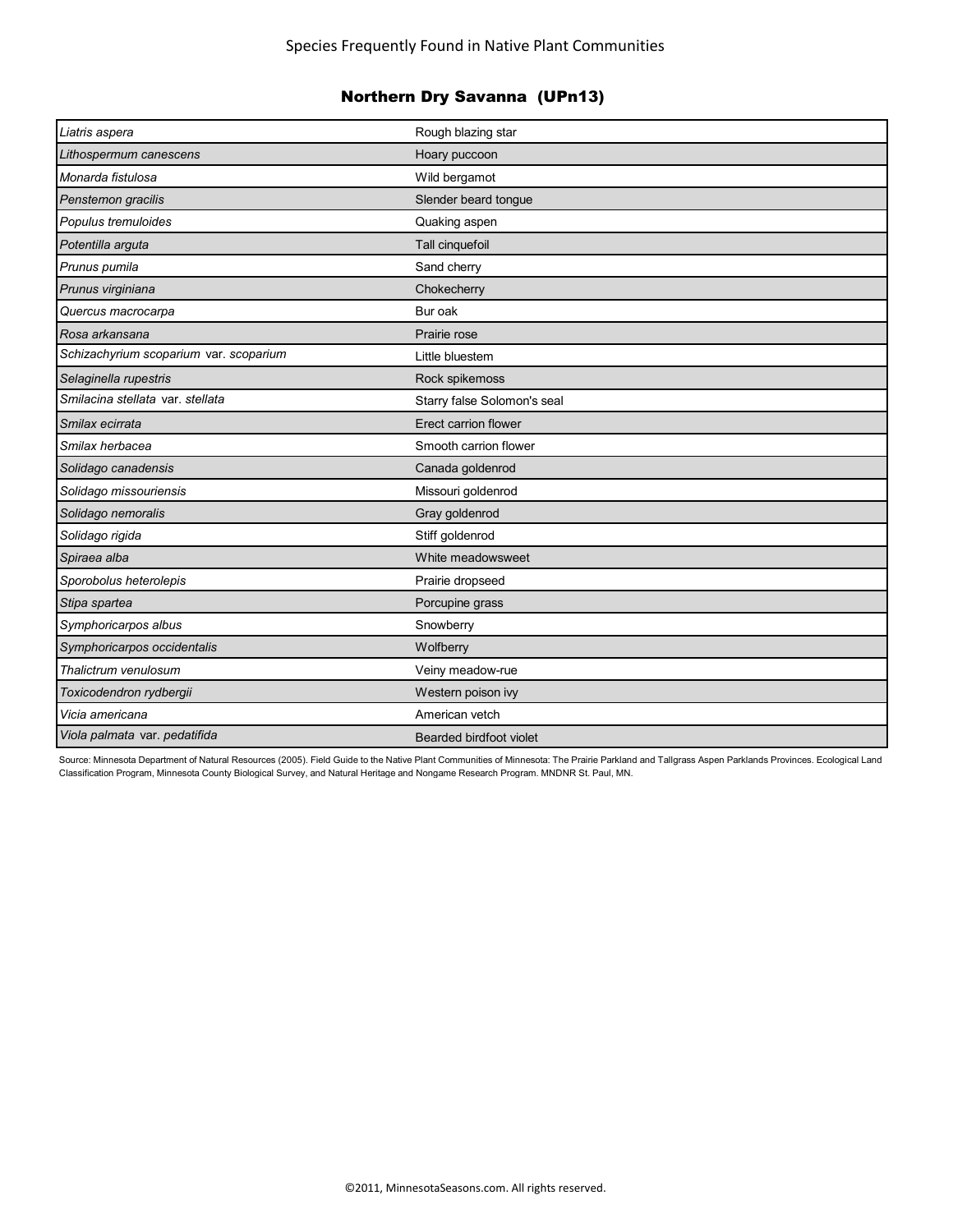### **Dry Barrens Jack Pine Savanna (Northern) (UPn13a)**

| <b>Scientific Name</b>               | <b>Common Name</b>     | <b>Rare Status</b> |
|--------------------------------------|------------------------|--------------------|
| Ambrosia psilostachya                | Western ragweed        |                    |
| Amorpha canescens                    | Leadplant              |                    |
| Cyperus schweinitzii                 | Schweinitz's nut sedge |                    |
| Dalea villosa var. villosa           | Silky prairie clover   |                    |
| Elymus canadensis                    | Nodding wild rye       |                    |
| Eragrostis spectabilis               | Purple lovegrass       |                    |
| Melampyrum lineare                   | Cow wheat              |                    |
| Oryzopsis asperifolia                | Mountain rice grass    |                    |
| Pinus banksiana                      | Jack pine              |                    |
| Pinus resinosa                       | Red pine               |                    |
| Populus tremuloides                  | Quaking aspen          |                    |
| Prunus pumila                        | Sand cherry            |                    |
| Pteridium aquilinum var. latiusculum | <b>Bracken</b>         |                    |
| Quercus macrocarpa                   | Bur oak                |                    |
| Rosa arkansana                       | Prairie rose           |                    |
| Salix humilis                        | Prairie willow         |                    |
| Selaginella rupestris                | Rock spikemoss         |                    |
| Spiraea alba                         | White meadowsweet      |                    |
| Vaccinium angustifolium              | Lowbush blueberry      |                    |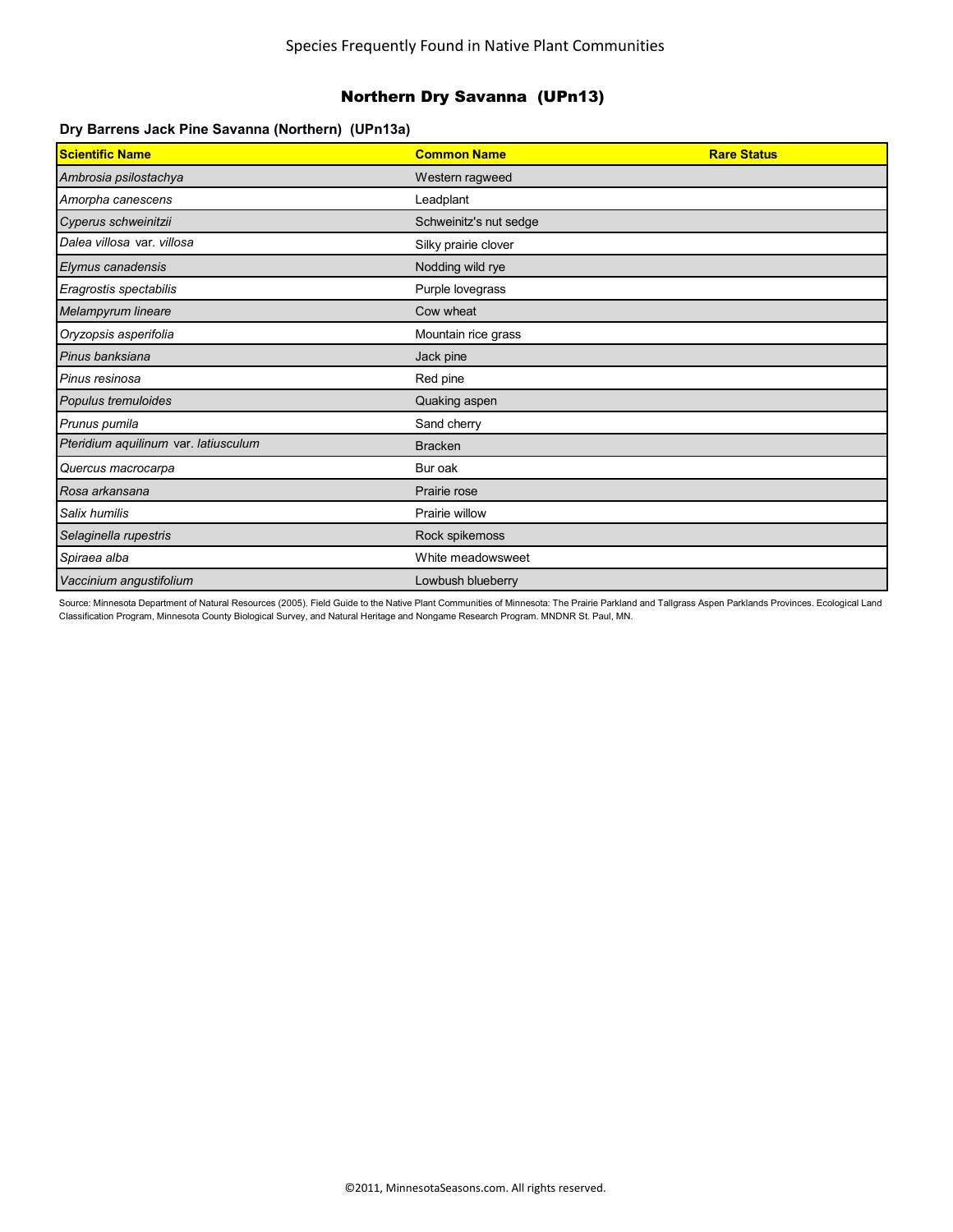#### **Dry Barrens Oak Savanna (Northern) (UPn13b)**

| Scientific Name                             | <b>Common Name</b>     | <b>Rare Status</b> |
|---------------------------------------------|------------------------|--------------------|
| Ambrosia psilostachya                       | Western ragweed        |                    |
| Amorpha canescens                           | Leadplant              |                    |
| Calamovilfa longifolia var. longifolia      | Sand reed grass        |                    |
| Cyperus schweinitzii                        | Schweinitz's nut sedge |                    |
| Dalea villosa var. villosa                  | Silky prairie clover   |                    |
| Elymus canadensis                           | Nodding wild rye       |                    |
| Eragrostis spectabilis                      | Purple lovegrass       |                    |
| Helianthemum bicknellii                     | Hoary frostweed        |                    |
| Populus tremuloides                         | Quaking aspen          |                    |
| Prunus pumila                               | Sand cherry            |                    |
| Quercus macrocarpa                          | Bur oak                |                    |
| Rosa arkansana                              | Prairie rose           |                    |
| Salix humilis                               | Prairie willow         |                    |
| Selaginella rupestris                       | Rock spikemoss         |                    |
| Spiraea alba                                | White meadowsweet      |                    |
| Sporobolus cryptandrus                      | Sand dropseed          |                    |
| Tradescantia occidentalis var. occidentalis | Western spiderwort     |                    |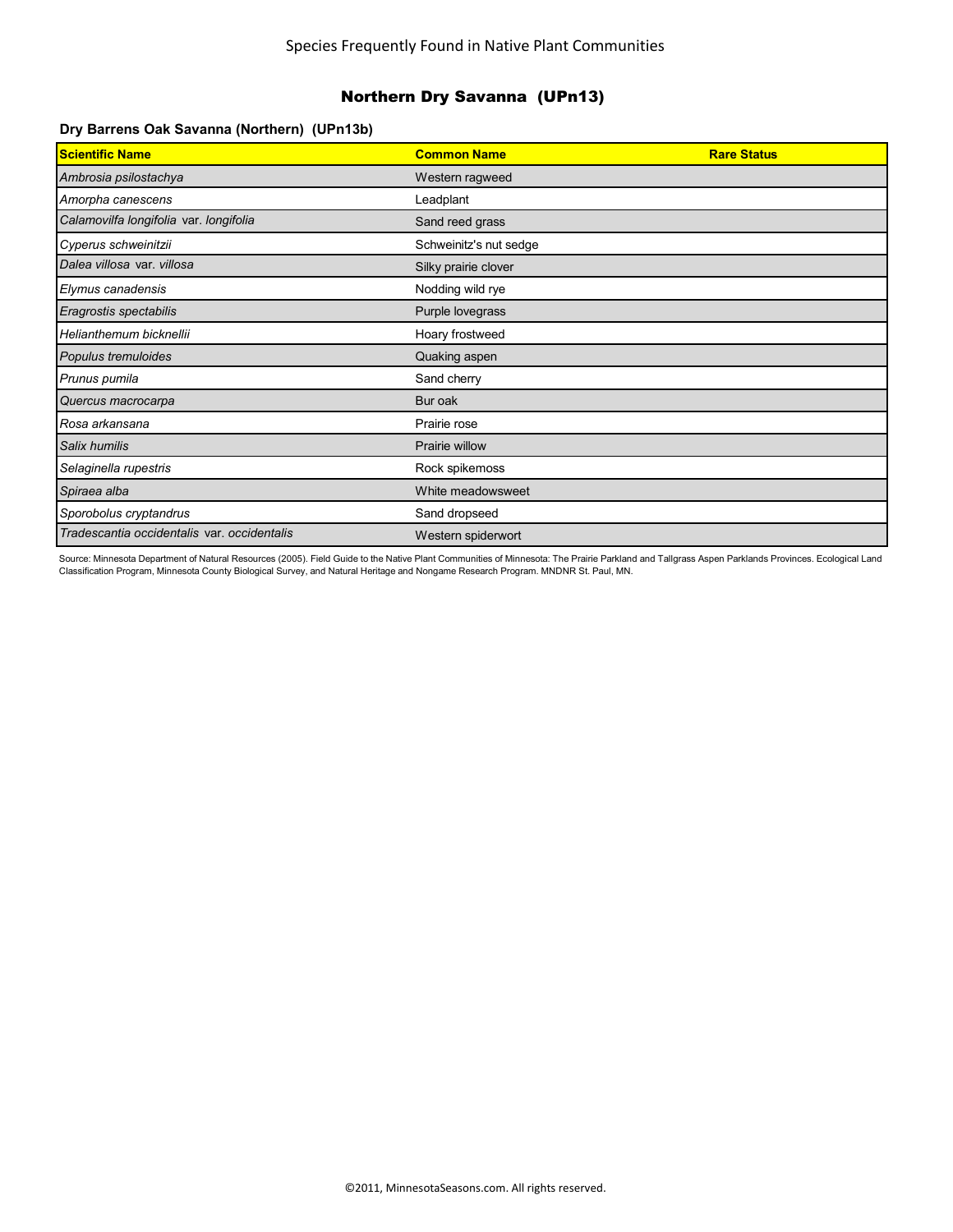### **Dry Sand - Gravel Oak Savanna (Northern) (UPn13c)**

| <b>Scientific Name</b>         | <b>Common Name</b>   | <b>Rare Status</b> |
|--------------------------------|----------------------|--------------------|
| Amelanchier alnifolia          | Saskatoon juneberry  |                    |
| Amorpha canescens              | Leadplant            |                    |
| Aster sericeus                 | Silky aster          |                    |
| <b>Bromus kalmii</b>           | Kalm's brome         |                    |
| Campanula rotundifolia         | Harebell             |                    |
| Carex pensylvanica var. digyna | Sun-loving sedge     |                    |
| Chamaerhodos erecta            | Nuttall's groundrose |                    |
| Cirsium flodmanii              | Flodman's thistle    |                    |
| Corylus americana              | American hazelnut    |                    |
|                                |                      |                    |
| Gaillardia aristata            | <b>Blanketflower</b> | Special Concern    |
| Galium boreale                 | Northern bedstraw    |                    |
| Muhlenbergia cuspidata         | Plains muhly         |                    |
| Populus tremuloides            | Quaking aspen        |                    |
| Prunus virginiana              | Chokecherry          |                    |
| Quercus macrocarpa             | Bur oak              |                    |
| Rosa arkansana                 | Prairie rose         |                    |
| Sporobolus heterolepis         | Prairie dropseed     |                    |
| Symphoricarpos occidentalis    | Wolfberry            |                    |